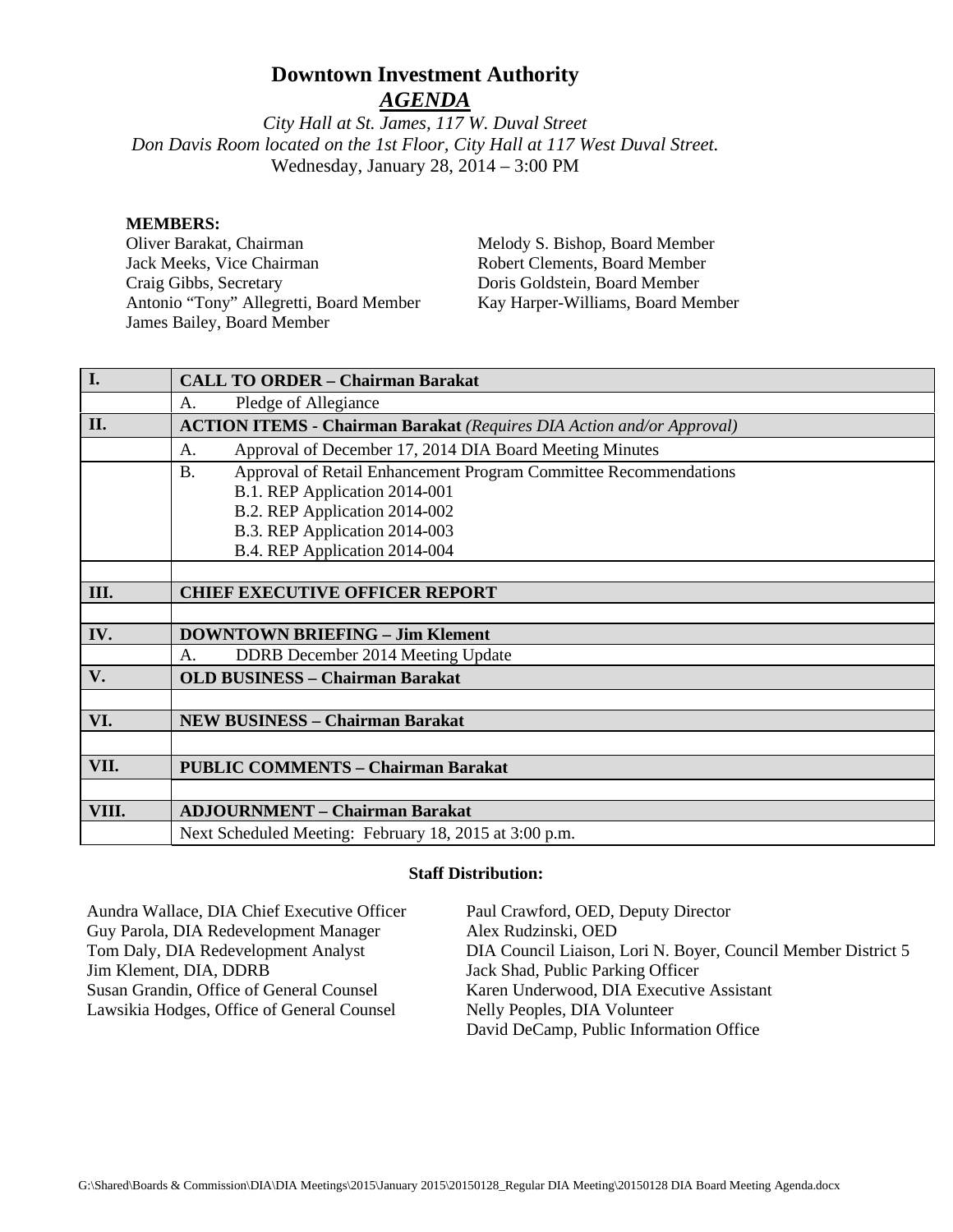

**Downtown Investment Authority Regular Meeting** 

**City Hall at St. James 117 West Duval St., Lynwood Roberts Room**

*Wednesday, January 28, 2015 - 3:00 p.m. DIA Meeting MEETING MINUTES*

**Board Members Present:** Oliver Barakat, Chairman; Jack Meeks, Vice Chairman; Craig Gibbs, Secretary; Jim Bailey; Melody Bishop; Doris Goldstein and Kay Harper-Williams

**Board Members Absent:** Tony Allegretti and Robert Clements

**Office of General Counsel:** Lawsikia Hodges

**Council Member:** Lori Boyer

**Attendees:** Aundra Wallace, DIA Chief Executive Officer; Guy Parola, DIA Redevelopment Manager; Tom Daly, DIA Redevelopment Analyst; Jim Klement, DIA Development Coordinator; and Karen Underwood, DIA Executive Assistant

# **I. CALL TO ORDER**

Chairman Barakat convened the regular meeting to order and the board members introduced themselves for the record at approximately 3:00 p.m.

# **II. ACTION ITEMS**

# **A. APPROVAL OF DECEMBER 17, 2014 REGULAR MEETING MINUTES**

# **A MOTION WAS MADE BY BOARD MEMBER MEEKS AND SECONDED BY BOARD MEMBER BISHOP APPROVING THE DECEMBER 17, 2014 DIA REGULAR MEETING MINUTES AS AMENDED.**

**THE MOTION PASSED UNANIMOUSLY 7-0.**

# **B. APPROVAL OF RETAIL ENHANCEMENT PROGRAM COMMITTEE RECOMMENDATIONS:**

Board Member Bailey presented four (4) applications recommendations for project applications reviewed at the January 7<sup>th</sup> meeting. CEO Wallace provided the specific recommendations.

**1. REP APPLICATION 2014-001 –** Urban Grid Company, Applicant Craig and Stacey Goldberg

**A MOTION WAS MADE BY BOARD MEMBER BAILEY AND SECONDED BY BOARD MEMBER BISHOP APPROVING APPLICATION 2014-001 GRANT FOR \$17,000 TO URBAN GRIND COFFEE COMPANY SUBJECT TO:**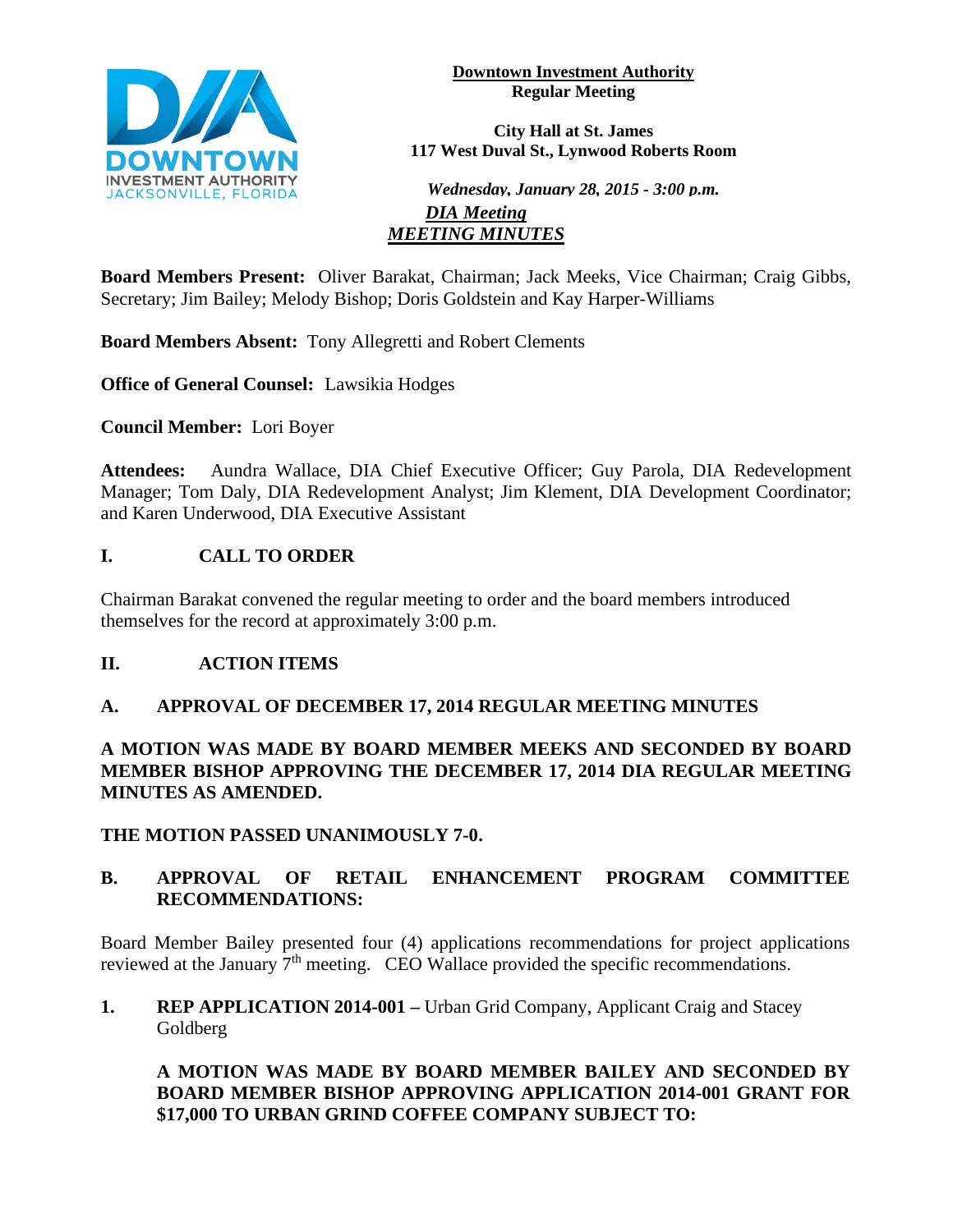- **1) APPLICANT TO OBTAIN APPROPRIATE PERMITS WITHIN 6 MONTHS OF FINAL PROGRAM DOCUMENT APPROVAL AND EXECUTED AGREEMENTS WITH DIA;**
- **2) APPLICANT TO HAVE ALL WORK COMPLETED WITHIN A 6 MONTH PERIOD FROM FINAL PROGRAM DOCUMENT APPROVAL AND EXECUTED AGREEMENTS WITH DIA; AND**
- **3) APPLICANT MAY RECEIVE UP TO A 6 MONTH PERIOD EXTENSION TO COMPLY WITH FINAL PROGRAM DOCUMENT APPROVAL AND DIA EXECUTED AGREEMENTS.**

**THE MOTION PASSED UNANIMOUSLY 7-0.**

**2. REP APPLICATION 2014-002 –** Jersey Mike's Subs, Applicant Michael Phillips

**A MOTION WAS MADE BY BOARD MEMBER BAILEY AND SECONDED BY BOARD MEMBER MEEKS APPROVING APPLICATION 2014-002 GRANT FOR \$28,000 TO JERSEY MIKE'S SUBS SUBJECT TO:**

- **1) APPLICANT TO OBTAIN APPROPRIATE PERMITS WITHIN 6 MONTHS OF FINAL PROGRAM DOCUMENT APPROVAL AND EXECUTED AGREEMENTS WITH DIA;**
- **2) APPLICANT TO HAVE ALL WORK COMPLETED WITHIN A 6 MONTH PERIOD FROM FINAL PROGRAM DOCUMENT APPROVAL AND EXECUTED AGREEMENTS WITH DIA; AND**
- **3) APPLICANT MAY RECEIVE UP TO A 6 MONTH PERIOD EXTENSION TO COMPLY WITH FINAL PROGRAM DOCUMENT APPROVAL AND DIA EXECUTED AGREEMENTS.**

### **THE MOTION PASSED 6-1 (GOLDSTEIN)**

**3. REP APPLICATION 2014-003 –** Shotgun Subs VII, LLC, d/b/a/ Jimmy John's Gourmet Sandwiches, Applicant Shotgun Subs VII, LLC.

**A MOTION WAS MADE BY BOARD MEMBER BAILEY AND SECONDED BY BOARD MEMBER MEEKS APPROVING APPLICATION 2014-003 GRANT FOR \$28,700 TO SHOTGUN SUBS VII. LLC D/B/A/ JIMMY JOHN'S GOURMET SANDWICHES SUBJECT TO:**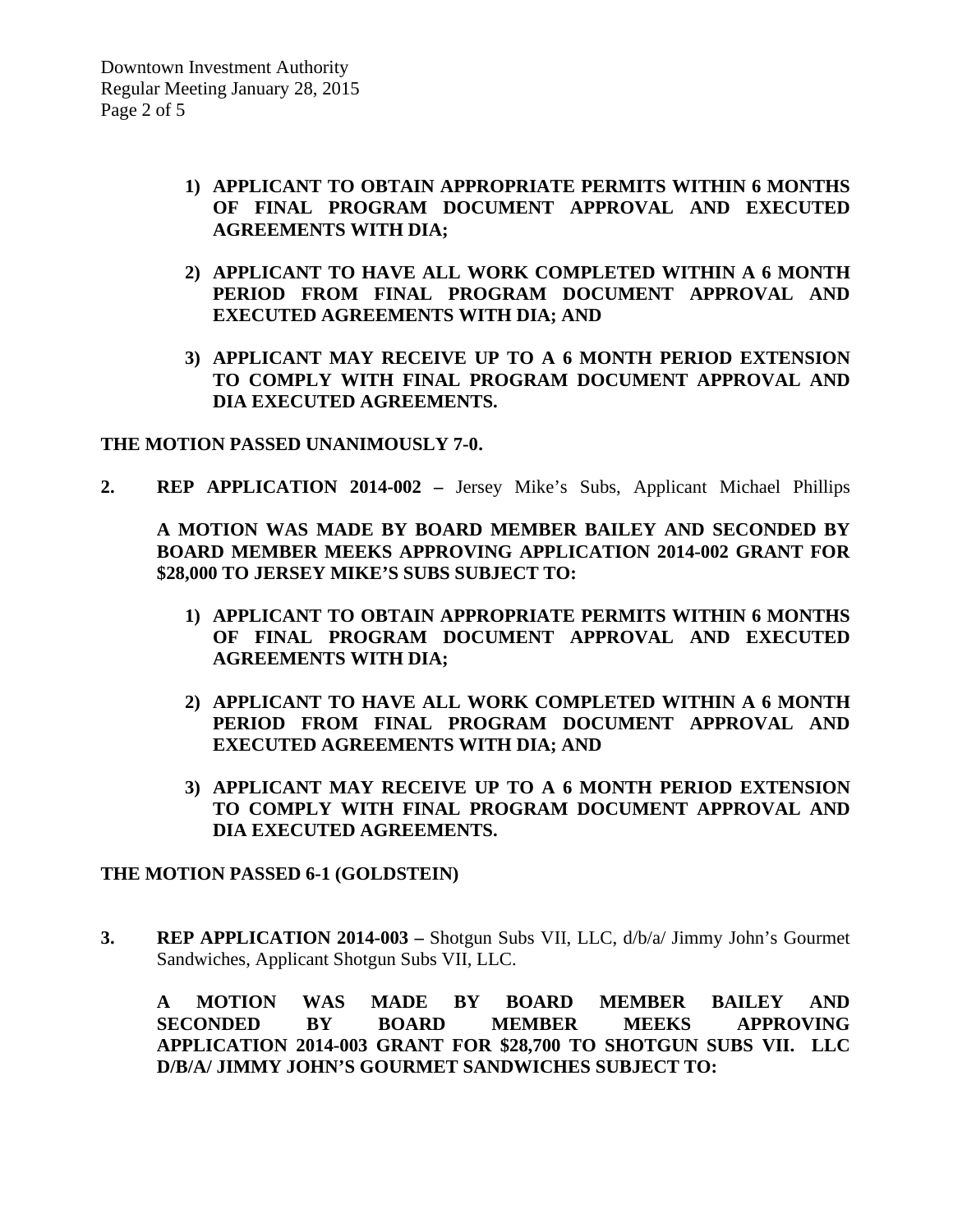- **1) APPLICANT TO OBTAIN APPROPRIATE PERMITS WITHIN 6 MONTHS OF FINAL PROGRAM DOCUMENT APPROVAL AND EXECUTED AGREEMENTS WITH DIA;**
- **2) APPLICANT TO HAVE ALL WORK COMPLETED WITHIN A 6 MONTH PERIOD FROM FINAL PROGRAM DOCUMENT APPROVAL AND EXECUTED AGREEMENTS WITH DIA; AND**
- **3) APPLICANT MAY RECEIVE UP TO A 6 MONTH PERIOD EXTENSION TO COMPLY WITH FINAL PROGRAM DOCUMENT APPROVAL AND DIA EXECUTED AGREEMENTS.**

#### **THE MOTION PASSED UNANIMOUSLY 7-0.**

**4. REP APPLICATION 2014-004 –** New York Steam Laundry Building, Applicant LB Jax Development, LLC

# **A MOTION WAS MADE BY BOARD MEMBER BAILEY AND SECONDED BY BOARD MEMBER HARPER-WILLIAMS APPROVING APPLICATION 2014-004 COLLATERIALIZED LOAN FOR \$100,000 SUBJECT TO:**

- **1) THE \$100,000 WILL BE AWARDED IN THE FORM OF A FIVE-YEAR (5- YEAR) TERM LOAN WITH AN INTEREST RATE OF 1.75% PAYABLE ANNUALLY. SHOULD AN EXECUTED LEASE BE PROVIDED BEFORE ANY OF THE \$100,000 IS DISBURSED, THE LOAN CONVERTS AUTOMATICALLY INTO A GRANT, SUBJECT TO THE NORMAL PROGRAM CAVEATS. SHOULD FUNDING BE DISBURSED PRIOR TO AN EXECUTED LEASE AGREEMENT, THE \$100,000 REMAINS A LOAN. HOWEVER:**
	- **A. IF THERE IS AN EXECUTED LEASE IN PLACE AT THE ONE-YEAR ANNIVERSARY OF FUNDING DISBURSEMENT, YEARS 2 THROUGH 5 OF THE LOAN AND 80% OF THE REMAINING LOAN BALANCE BECOME A GRANT, SUBJECT TO THE NORMAL PROGRAM CAVEATS; AND**
	- **B. IF THERE IS AN EXECUTED LEASE IN PLACE AT THE TWO-YEAR ANNIVERSARY OF FUNDING DISBURSEMENT, YEARS 3 THROUGH 5 OF THE LOAN AND 60% OF THE REMAINING LOAN BALANCE BECOME A GRANT, SUBJECT TO THE NORMAL PROGRAM CAVEATS; AND**
	- **C. IF THERE IS AN EXECUTED LEASE IN PLACE AT THE THREE-YEAR ANNIVERSARY OF FUNDING DISBURSEMENT, YEARS 4 THROUGH 5 OF THE LOAN AND 40% OF THE REMAINING LOAN**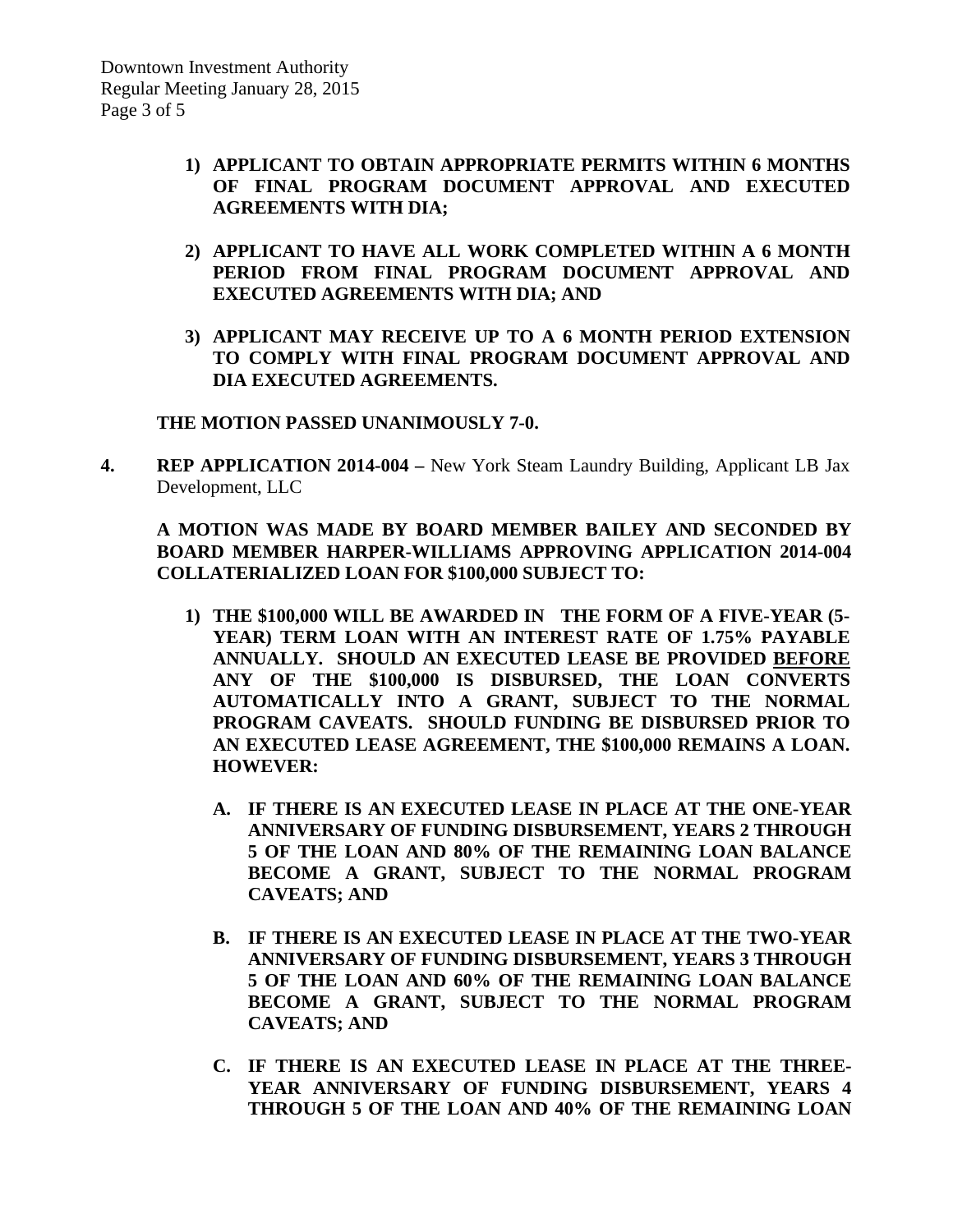**BALANCE BECOME A GRANT, SUBJECT TO THE NORMAL PROGRAM CAVEATS; AND**

- **D. IF THERE IS AN EXECUTED LEASE IN PLACE AT THE FOUR-YEAR ANNIVERSARY OF FUNDING DISBURSEMENT, YEAR 5 OF THE LOAN AND 20% OF THE REMAINING LOAN BALANCE BECOME A GRANT, SUBJECT TO THE NORMAL PROGRAM CAVEATS.**
- **2) APPLICANT TO OBTAIN APPROPRIATE PERMITS WITHIN 6 MONTHS OF FINAL PROGRAM DOCUMENT APPROVAL AND EXECUTED AGREEMENTS WITH DIA;**
- **3) APPLICANT TO HAVE ALL WORK COMPLETED WITHIN A 6 MONTH PERIOD FROM FINAL PROGRAM DOCUMENT APPROVAL AND EXECUTED AGREEMENTS WITH DIA; AND**
- **4) APPLICANT MAY RECEIVE UP TO A 6 MONTH PERIOD EXTENSION TO COMPLY WITH FINAL PROGRAM DOCUMENT APPROVAL AND DIA EXECUTED AGREEMENTS.**

### **THE MOTION PASSED UNANIMOUSLY 7-0.**

# **III. CHIEF EXECUTIVE OFFICER REPORT**

- Ordinance 2014-0560: This legislation is slated to be heard in council committees during the week of February 2, 2015 and DIA were invited to attend.
- Jacksonville Landing Redevelopment/Design Vision Plan RFP: The RFP has been issued. Responses to the RFP are due February 18<sup>th</sup>.

#### **IV. DOWNTOWN BRIEFING**

Jim Klement provided the DDRB update and the next DDRB meeting will be determined in February 2015.

#### **V. OLD BUSINESS**